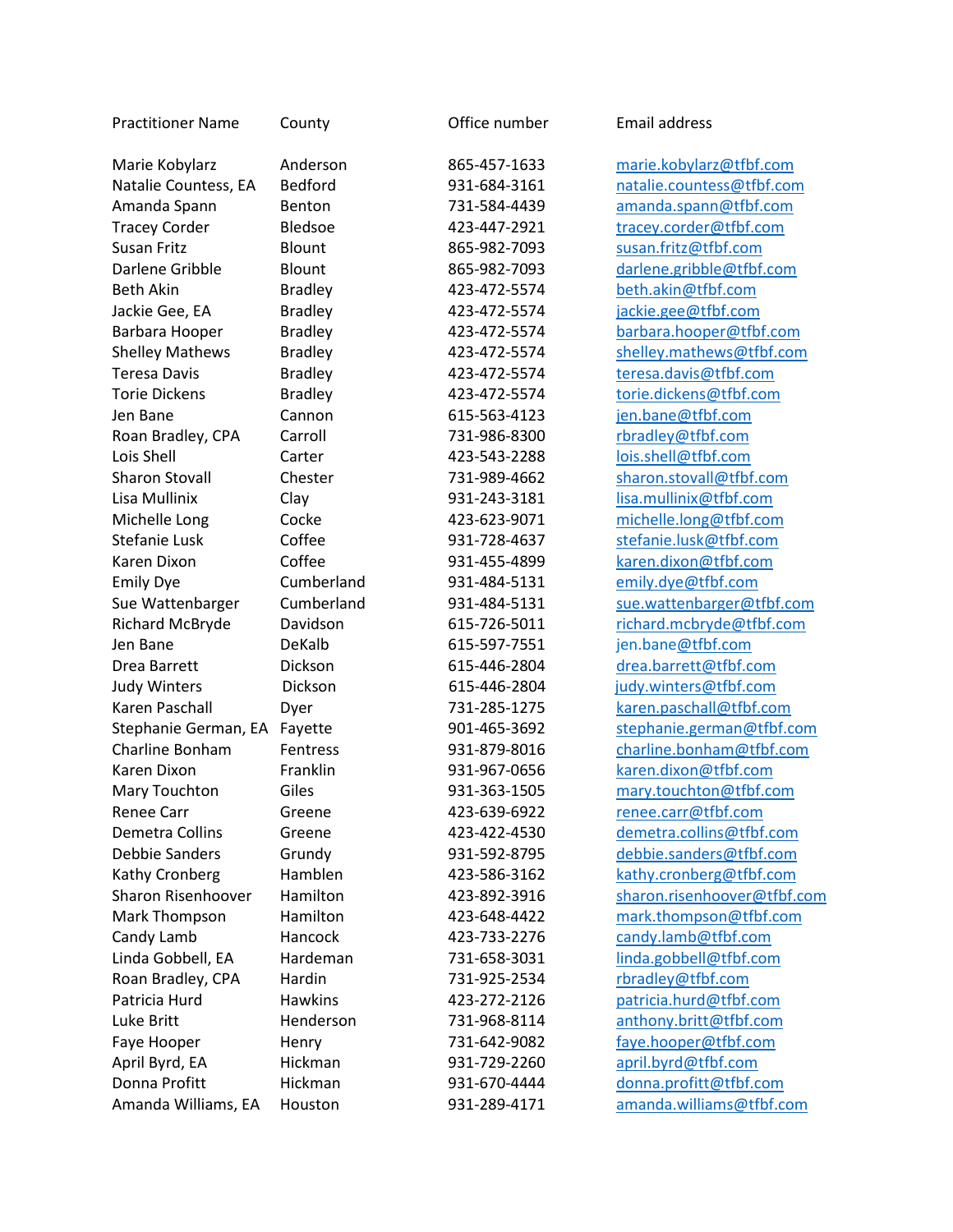| Martha Jane Proctor     | Humphreys    | 931-296-4219 | martha.proctor@tfbf.com     |
|-------------------------|--------------|--------------|-----------------------------|
| Lisa Mullinix           | Jackson      | 931-268-0305 | lisa.mullinix@tfbf.com      |
| Kathy Cronberg          | Jefferson    | 865-397-3117 | kathy.cronberg@tfbf.com     |
| Debbie Snyder           | Johnson      | 423-727-6301 | debbie.snyder@tfbf.com      |
| Darlene Gribble         | Knox         | 865-525-4187 | darlene.gribble@tfbf.com    |
| Cheryl Barksdale        | Lawrence     | 931-762-3809 | cheryl.barksdale@tfbf.com   |
| Amanda Spann            | Lewis        | 931-796-5881 | amanda.spann@tfbf.com       |
| Mary Touchton           | Lincoln      | 931-433-5789 | mary.touchton@tfbf.com      |
| Patti Brashears         | Loudon       | 865-988-3535 | patti.brashears@tfbf.com    |
| Sara Park               | Loudon       | 865-458-2019 | sara.park@tfbf.com          |
| <b>Ricky Fleming</b>    | Macon        | 615-666-4025 | ricky.fleming@tfbf.com      |
| Sharon Risenhoover      | McMinn       | 423-745-4521 | sharon.risenhoover@tfbf.com |
| Luke Britt              | Madison      | 731-661-0102 | anthony.britt@tfbf.com      |
| Mark Thompson           | Marion       | 423-942-3418 | mark.thompson@tfbf.com      |
| Tim Pate, EA            | Marshall     | 931-359-6661 | tim.pate@tfbf.com           |
| Helen Jones, EA         | Maury        | 931-388-6377 | helen.jones@tfbf.com        |
| Patti Brashears         | <b>Meigs</b> | 423-334-3334 | patti.brashears@tfbf.com    |
| <b>Torie Dickens</b>    | Monroe       | 423-442-2011 | torie.dickens@tfbf.com      |
| Alisha Taylor           | Morgan       | 423-346-6407 | alisha.taylor@tfbf.com      |
| Colette Kendall         | Obion        | 731-885-9303 | colette.kendall@tfbf.com    |
| <b>Barbara Matthews</b> | Overton      | 931-823-1322 | barbara.matthews@tfbf.com   |
| April Byrd, EA          | Perry        | 931-589-2528 | april.byrd@tfbf.com         |
| Jackie Gee, EA          | Polk         | 423-338-2822 | Jackie.gee@tfbf.com         |
| <b>Torie Dickens</b>    | Polk         | 423-338-2822 | torie.dickens@tfbf.com      |
| Christine Jones, EA     | Putnam       | 931-432-1571 | christine.jones@tfbf.com    |
| Mark Smith              | Putnam       | 931-432-1571 | mark.smith@tfbf.com         |
| April Campbell          | Rhea         | 423-775-9171 | april.campbell@tfbf.com     |
| <b>Roger Davis</b>      | Roane        | 865-354-1512 | roger.davis@tfbf.com        |
| Marie Kobylarz          | Roane        | 865-376-3411 | marie.kobylarz@tfbf.com     |
| Shirley Wallace         | Robertson    | 615-384-9558 | shirley.wallace@tfbf.com    |
| Pat Haley               | Rutherford   | 615-494-4402 | pat.haley@tfbf.com          |
| Carla McPherson, EA     | Rutherford   | 615-494-4412 | carla.mcpherson@tfbf.com    |
| Lori Stephens           | Rutherford   | 615-494-4405 | lori.stephens@tfbf.com      |
| Jane Kerrick, EA        | Rutherford   | 615-494-4405 | jane.smith@tfbf.com         |
| Shelia Lowe             | Sevier       | 865-453-9046 | shelia.lowe@tfbf.com        |
| Mark Thompson           | Sequatchie   | 423-949-2197 | mark.thompson@tfbf.com      |
| Stephanie German, EA    | Shelby       | 901-386-3614 | stephanie.german@tfbf.com   |
| <b>Mildred Baker</b>    | Smith        | 615-735-9446 | mildred.baker@tfbf.com      |
| Shane Smith             | Smith        | 615-735-9446 | shane.smith@tfbf.com        |
| Jocella Halliburton     | Smith        | 615-735-9446 | jocella.hallibuton@tfbf.com |
| Amanda Williams, EA     | Stewart      | 931-232-7988 | amanda.williams@tfbf.com    |
| Jim Blalock             | Sullivan     | 423-279-3600 | jim.blalock@tfbf.com        |
| <b>Renee Carr</b>       | Sullivan     | 423-578-2181 | renee.carr@tfbf.com         |
| Tonya Williams, EA      | Sumner       | 615-452-5972 | tonya.williams@tfbf.com     |
| <b>Ricky Fleming</b>    | Sumner       | 615-452-5972 | ricky.flemng@tfbf.com       |
| <b>Ricky Fleming</b>    | Trousdale    | 615-374-2255 | ricky.flemng@tfbf.com       |
| Renee Carr              | Unicoi       | 423-743-9136 | renee.carr@tfbf.com         |
| Mindy Stone             | Van Buren    | 931-946-2288 | mindy.stone@tfbf.com        |